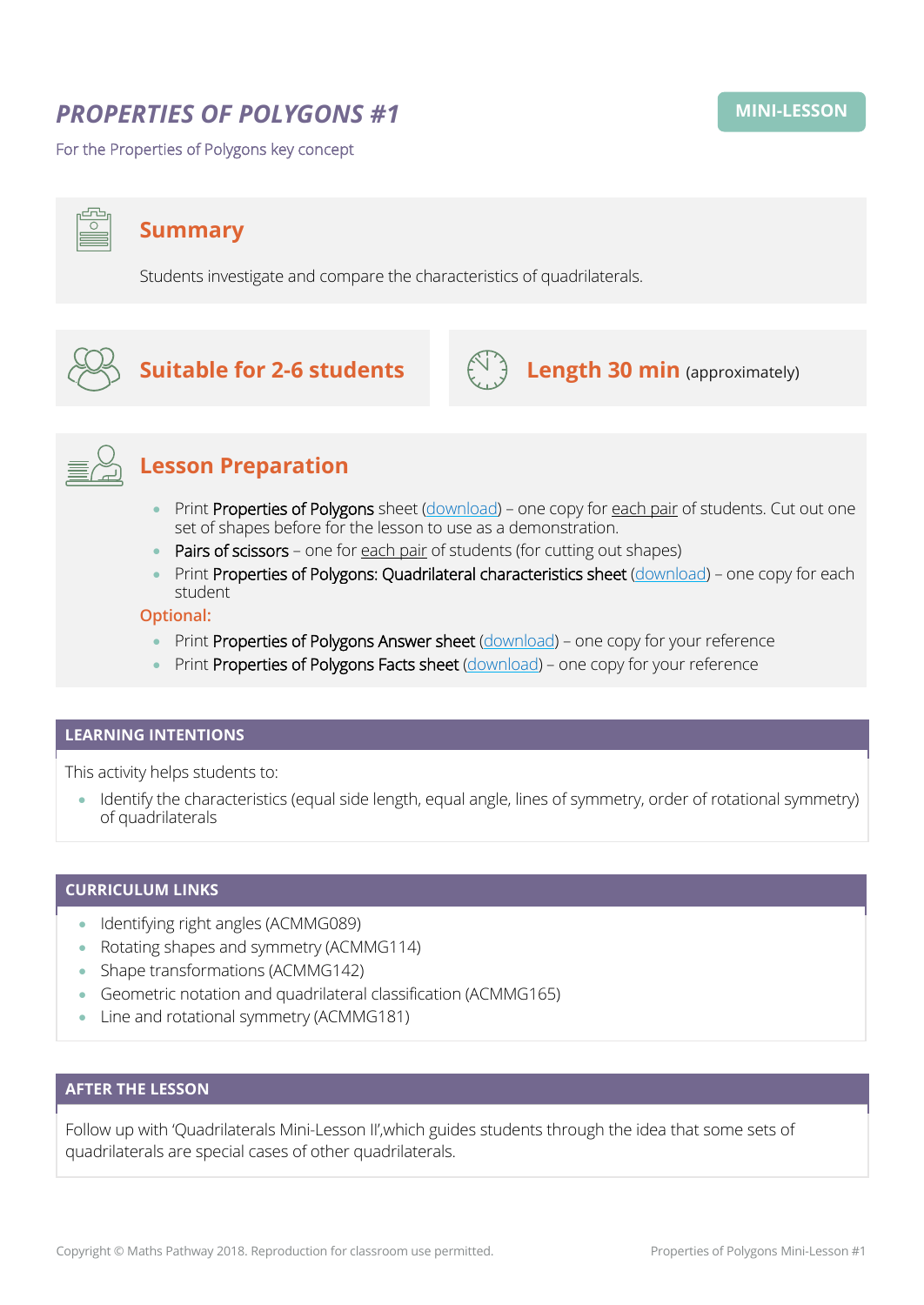### **INTRODUCTION 2 MINUTES**

**Ask students what different four-sided shapes they know.** Explain that they will be exploring the characteristics of some of these. Ask, "What is the name given for all types of four-sided shapes?" [quadrilaterals.]

**INTRODUCTION 3 MINUTES** Using a cut out copy of shape 1, show students how to complete the column for shape 1 on the Quadrilaterals Characteristics sheet. As you go down the column, define each characteristic as necessary [see Quadrilaterals Answer sheet]. **Whole group:** Listen, complete shape 1 column on sheet. **DIRECT STUDENTS 5 MINUTES Check for understanding:** Go through the characteristics of shape 5 with the group, getting input from students: Now ask students to identify similarities and differences between the characteristics of shapes 1 and 5 [e.g. both shapes have opposite sides that are parallel; shape 1 has right angles]. Students write ideas on their sheet. **Whole group:** Describe and draw features of shape 5. Compare shapes 1 and 5. **DIRECT PAIRS OF STUDENTS 10 MINUTES Direct pairs of students:** In pairs, students use cut out copies of the quadrilaterals to complete the characteristics for shapes 2, 3 and 4 on their sheet. Students then write what they notice on the table of similarities and differences. **Prompt student thinking: As students work, ask scaffolding questions, e.g.:** • What do you notice about the sides of shapes 1 and 2? • What do you notice about the lines of symmetry for shapes 2 and 3? • What makes shape 4 different from all the other shapes? **In pairs:**  Complete characteristics for shapes 2-4 and similarities / differences table. **DISCUSSION 5 MINUTES Ask students questions about what they have learned, such as:** • the similarities and differences they have identified for shapes 1 & 2 and shapes 2  $\&$ 3. Highlight characteristics not mentioned by students. • The common names that can be used for each shape [i.e. *rectangle, square, rhombus, kite, parallelogram*] **Whole group:** Identify and explain characteristics of quadrilaterals. **1. 5.**

### **Whole group:** Share ideas with the group.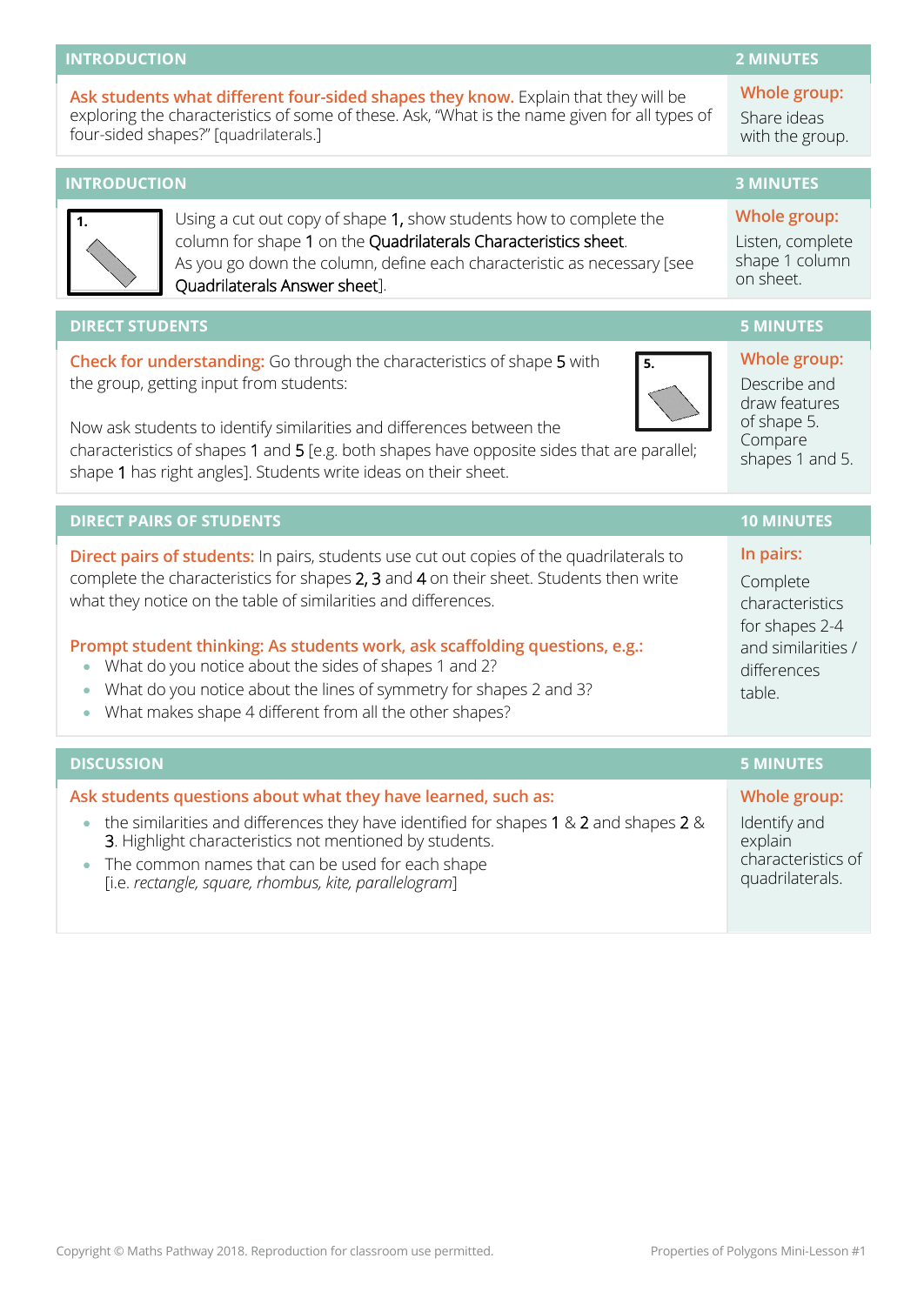# *PROPERTIES OF POLYGONS #2*

For the Properties of Polygons key concept

## **Summary**

Students investigate how one type of quadrilateral can be a special case of another type of quadrilateral.



## **Suitable for 2-6 students**  $\left(\bigcup_{i=1}^{n} A_i\right)$  **Length 30 min** (approximately)





## **Lesson Preparation**

- Print Quadrilaterals sheet [\(download\)](http://mpcontent.blob.core.windows.net/public/Quadrilaterals.pdf) one copy for each pair of students. Cut out one set of shapes before for the lesson to use as a demonstration.
- Pairs of scissors one for each pair of students (for cutting out shapes)
- Print Venn Diagram A3 sheet [\(download\)](http://mpcontent.blob.core.windows.net/public/Venn%20Diagram%20A3.pdf) one copy for each pair of students (or if A3 not possible, *Venn Diagram A4* - [download\)](http://mpcontent.blob.core.windows.net/public/Venn%20Diagram%20A4.pdf)

### **Optional:**

• Print Quadrilaterals Answer sheet [\(download\)](http://mpcontent.blob.core.windows.net/public/Quadrilaterals%20ANSWER%20sheet.pdf) - one copy for your reference

### **LEARNING INTENTIONS**

This activity helps students to:

• Appreciate that some quadrilaterals are special cases of other quadrilaterals.

Note, this lesson is for students who understand the Learning Intention from Quadrilaterals Mini-Lesson I. Specifically, being able to identify whether quadrilaterals share particular properties.

### **CURRICULUM LINKS**

- Identifying right angles (ACMMG089)
- Geometric notation and quadrilateral classification (ACMMG165)

### **AFTER THE LESSON**

In later lessons, you could follow up with related activities about the characteristics of shapes, e.g.:

- exploring the characteristics of other 2-dimensional shapes
- exploring the characteristics of 3-dimensional shapes
- tangrams, three-piece puzzles, four-piece puzzles (RIME activities)
- isometric drawings using dot paper